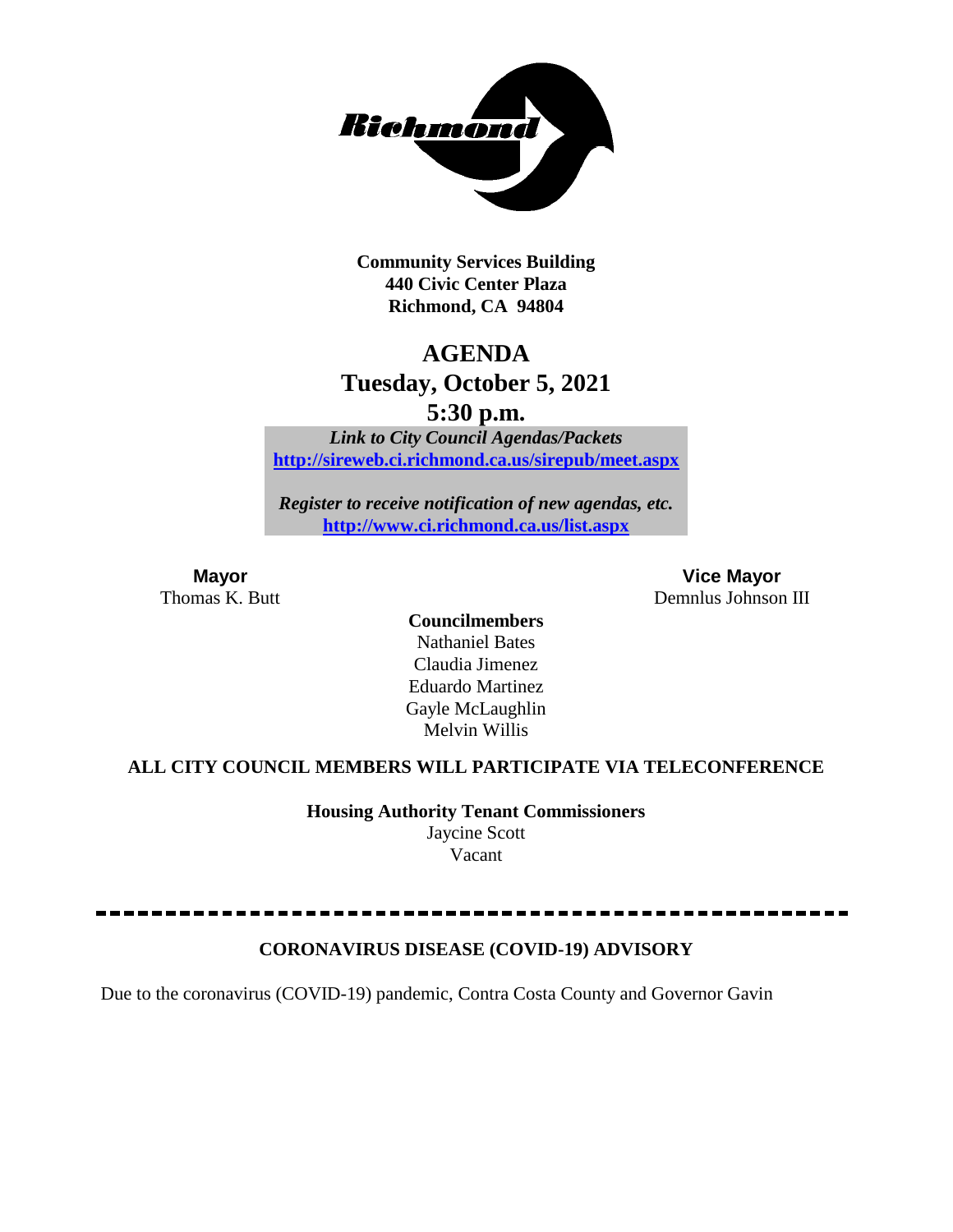Newsom have issued multiple orders requiring sheltering in place, social distancing, and reduction of person-to-person contact. Accordingly, Governor Gavin Newsom has issued executive orders that allow cities to hold public meetings via teleconferencing. Both **<https://www.coronavirus.cchealth.org/>** and **[http://www.ci.richmond.ca.us/3914/Richmond-](http://www.ci.richmond.ca.us/3914/Richmond-Coronavirus-Info)[Coronavirus-Info](http://www.ci.richmond.ca.us/3914/Richmond-Coronavirus-Info)** provide updated coronavirus information.

DUE TO THE SHELTER IN PLACE ORDERS, attendance at the City of Richmond City Council meeting will be limited to Council members, essential City of Richmond staff, and members of the news media. Public comment will be confined to items appearing on the agenda and will be limited to the methods provided below. Consistent with **Executive Orders N-29-20 and N-08-21** this meeting will utilize teleconferencing only. The following provides information on how the public can participate in this meeting.

#### **How to watch the meeting from home:**

- 1. KCRT Comcast Channel 28 or AT&T Uverse Channel 99
- 2. Livestream online at<http://www.ci.richmond.ca.us/3178/KCRT-Live>

#### **Public comment may be submitted by mail, email and/or Zoom video conference in the manner that follows; provided that no member of the public may submit more than one verbal comment per agenda item.**

- **1.** Via mail received by 1:00 p.m. the day of the meeting, sent to 450 Civic Center Plaza, 3rd Floor, Office of the Clerk, Richmond, CA 94804.
- **2.** Via email to [cityclerkdept@ci.richmond.ca.us](mailto:cityclerkdept@ci.richmond.ca.us) by 1:00 p.m. the day of the meeting.

Emails *MUST* contain in the subject line 1) public comments – Open Session prior to Closed Session; 2) public comments – Open Forum; or 3) public comments agenda item  $#$ [include the agenda item number]. All such email will be posted on-line and emailed to the City Council before the meeting is called to order. **No individual email will be read into the record. Due to the high volume of emails received, emails that do not contain the correct identifying information in the subject line may be overlooked and may not become part of the record. Email received after 1:00 p.m. will be posted on-line following the meeting as part of the supplemental materials attached to the meeting minutes.**

**3.** Via Zoom by video conference or by phone using the following link/call-in numbers – for Open Session and City Council:

**Please click the link below to join the webinar: <https://zoom.us/j/99312205643?pwd=MDdqNnRmS2k4ZkRTOWhlUldQOUF1Zz09> Passcode: ccmeeting**

**Or iPhone one-tap: US: +16699006833,,99312205643# or +13462487799,,99312205643# Or Telephone: Dial (for higher quality, dial a number based on your current location):**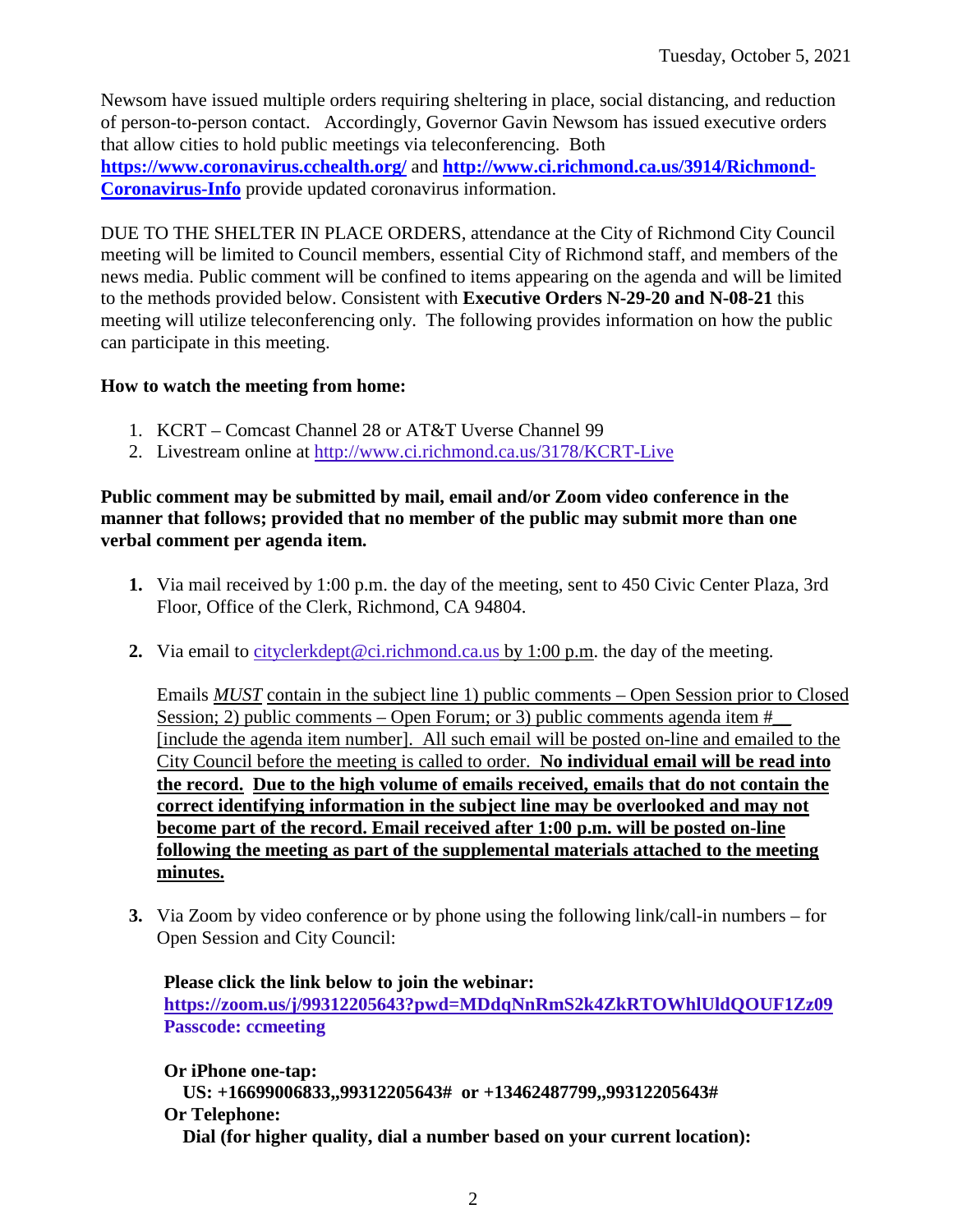#### Tuesday, October 5, 2021 **US: +1 669 900 6833 or +1 346 248 7799 or +1 253 215 8782 or +1 312 626 6799 or +1 929 205 6099 or +1 301 715 8592 Webinar ID: 993 1220 5643**

International numbers available: <https://zoom.us/u/aehrwCgISx>

a. To comment by video conference, click on the Participants button at the bottom of your screen and select the "Raise Your Hand" button to request to speak when Public Comment is being asked for. Speakers will be called upon in the order they select the "Raise Your Hand" feature. When called upon, press the unmute button. After the allotted time, you will then be re-muted.  $**$ 

b. To comment by phone, you will be prompted to "Raise Your Hand" by pressing "**\*9**" to request to speak when Public Comment is asked for. When called upon, you will be asked to unmuted by pressing \*6. After the allotted time, you will then be re-muted. Instructions of how to raise your hand by phone are available at:

[https://support.zoom.us/hc/en-us/articles/201362663 -Joining-a-meeting-by-phone.](https://support.zoom.us/hc/en-us/articles/201362663) \*\*

#### \*\***The mayor will announce the agenda item number and open public comment when appropriate. Individuals who would like to address the Council should raise their hand. The mayor will close public comment when public comment is concluded**.

**Open Forum for Public Comment:** Individuals who would like to address the City Council on matters not listed on the agenda or on items remaining on the consent calendar may do so under Open Forum.

*The City cannot guarantee that its network and/or the site will be uninterrupted. To ensure that the City Council receives your comments, you are strongly encouraged to submit your comments in writing in advance of the meeting.* 

#### **Record of all public comments:**

All public comments will be considered a public record, put into the official meeting record. All public comments will be available after the meeting as supplemental materials and will be posted as an attachment to the meeting minutes when the minutes are posted: [http://www.ci.richmond.ca.us/Archive.aspx?AMID=31.](http://www.ci.richmond.ca.us/Archive.aspx?AMID=31)

#### **Procedures for Removing Consent Calendar Items from the Consent Calendar**

Councilmembers and members of the public who wish to remove an item from the consent calendar must comply with the following procedures in order to remove an item from the consent calendar:

- 1. Telephone or email a City staff member who has knowledge of the subject matter by 2:00 p.m. on the day of meeting. Any staff member shown as an author of the agenda report for the particular item has knowledge of the subject matter and may be called.
- 2. Inform the City Clerk's Office by email at [cityclerkdept@ci.richmond.ca.us](mailto:cityclerkdept@ci.richmond.ca.us) or by phone at 510-620-6513, ext. 9, by 3:00 p.m. that they discussed the matter with staff with knowledge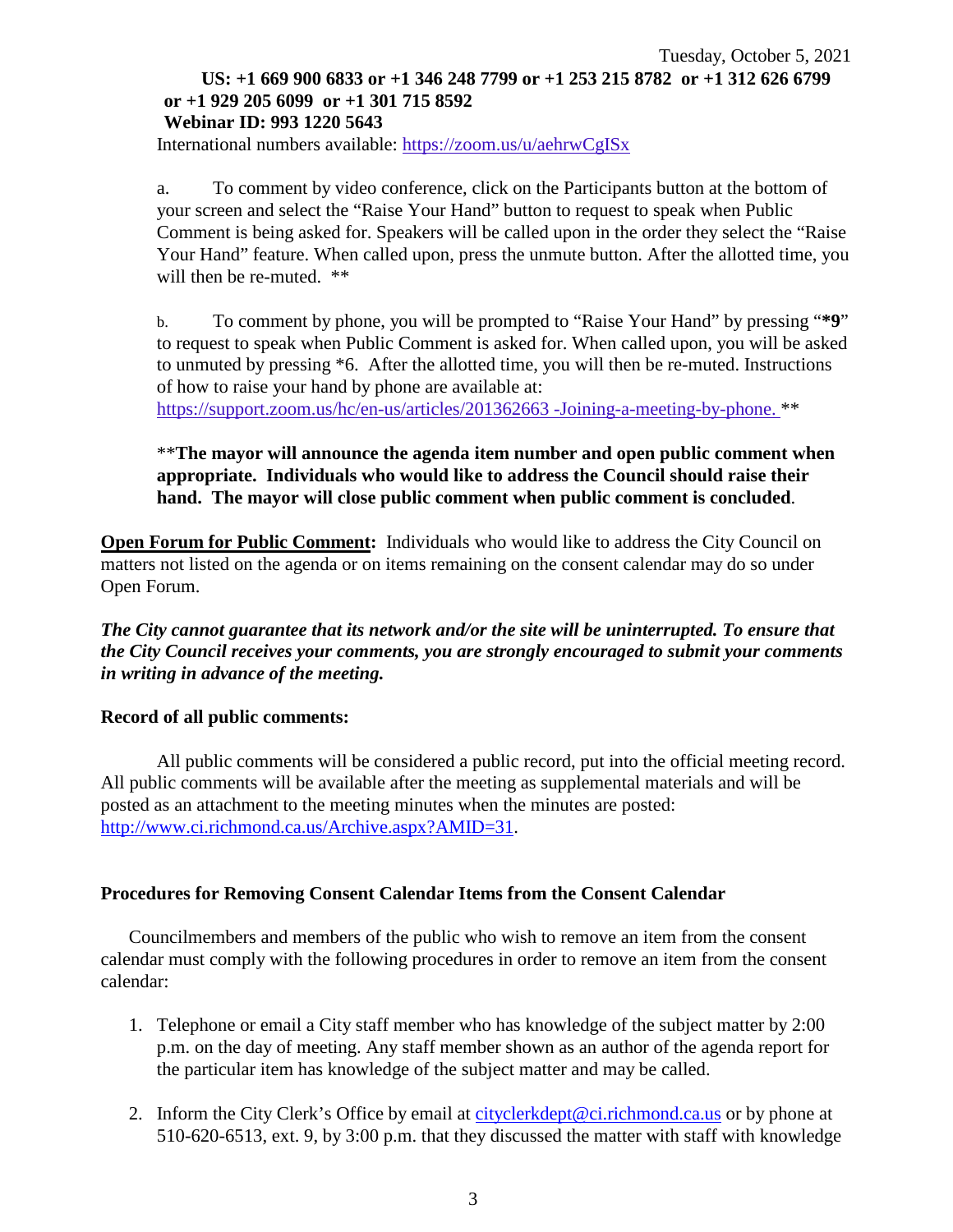Tuesday, October 5, 2021 of the subject matter and that such Councilmember or member of the public, nonetheless, desires the item to be removed from the consent calendar for discussion.

Staff will be informed by the City Clerk's Office as soon as reasonably practicable after notice of the request to remove the item from the consent calendar. Staff may attend the meeting remotely.

#### **Accessibility for Individuals with Disabilities**

Upon request, the City will provide for written agenda materials in appropriate alternative formats, or disability-related modification or accommodation, including auxiliary aids or services and sign language interpreters, to enable individuals with disabilities to participate in and provide comments at/related to public meetings. Please submit a request, including your name, phone number and/or email address, and a description of the modification, accommodation, auxiliary aid, service or alternative format requested at least two days before the meeting. Requests should be emailed to [cityclerkdept@ci.richmond.ca.us](mailto:cityclerkdept@ci.richmond.ca.us) or submitted by phone at 510-620-6513, ext. 9, or 510-620-6509. Requests made by mail to City Clerk's Office, City Council meeting, 450 Civic Center Plaza, Richmond, CA 94804 must be received at least two days before the meeting. Requests will be granted whenever possible and resolved in favor of accessibility.

#### **Effect of Advisory on In-person public participation**

During the pendency of the **Executive Orders N-29-20 and N-08-21**, the language in this Advisory portion of the agenda supersedes any language below in the meeting procedures contemplating inperson public comment.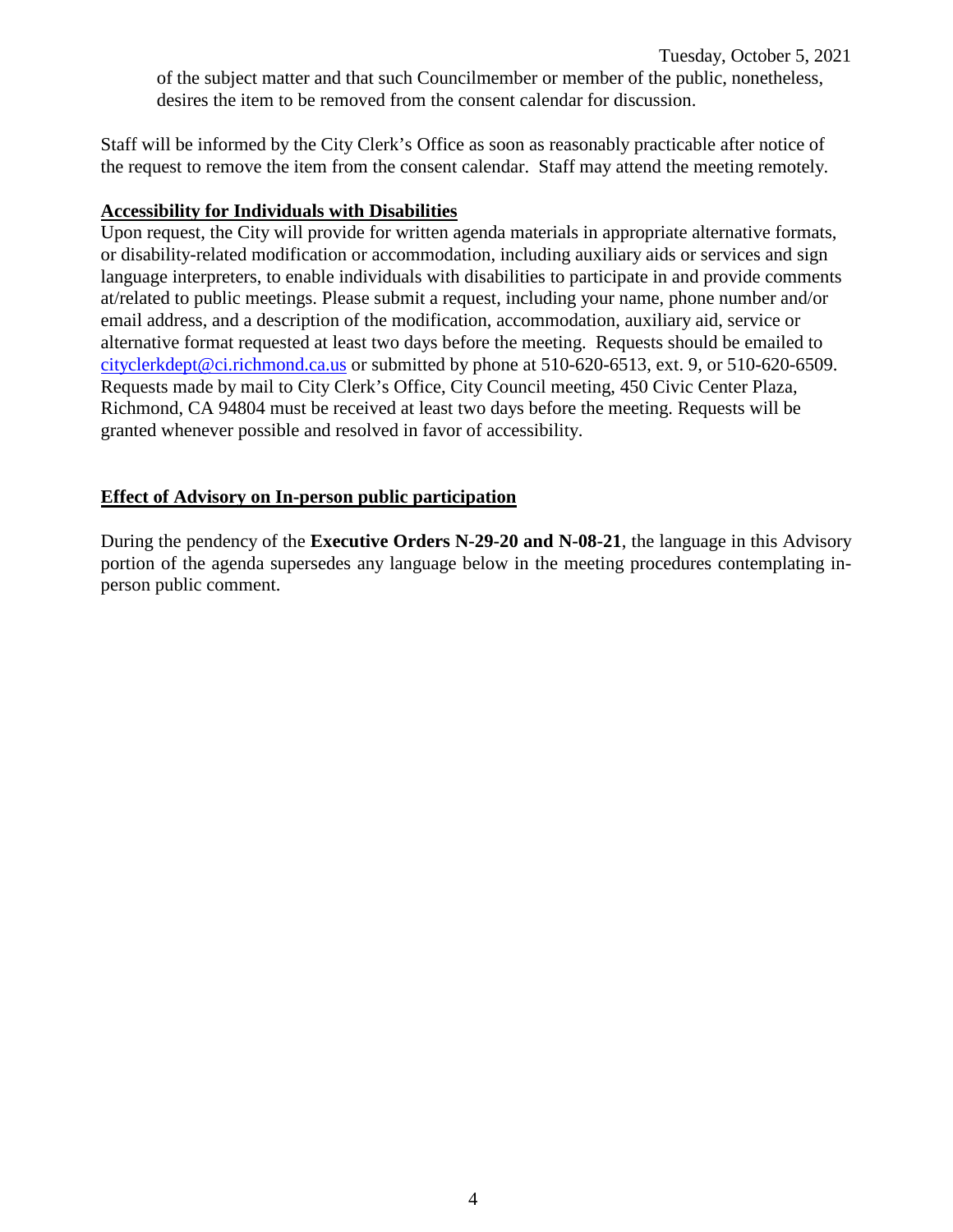# **MEETING PROCEDURES**

The City of Richmond encourages community participation at its City Council meetings and has established procedures that are intended to accommodate public input in a timely and time-sensitive way. As a courtesy to all members of the public who wish to participate in City Council meetings, please observe the following procedures:

**PUBLIC COMMENT ON AGENDA ITEMS:** Anyone who desires to address the City Council on items appearing on the agenda must complete and file a pink speaker's card with the City Clerk **prior** to the City Council's consideration of the item. Once the City Clerk has announced the item, no person shall be permitted to speak on the item other than those persons who have submitted their names to the City Clerk. Your name will be called when the item is announced for discussion. **Each speaker will be allowed up to TWO (2) MINUTES to address the City Council on NON-PUBLIC HEARING items listed on the agenda. Speakers are allowed up to THREE (3) minutes on PUBLIC HEARING items.**

**CONSENT CALENDAR:** Consent Calendar items are considered routine and will be enacted, approved or adopted by one motion unless a request for removal for discussion or explanation is received from the audience or the City Council. A member of the audience requesting to remove an item from the consent calendar that is sponsored by City staff must first complete a speaker's card and discuss the item with a City staff person who has knowledge of the subject material **prior** to filing the card with the City Clerk and **prior** to the City Council's consideration of Agenda Review. Councilmembers who request to remove an item from the consent calendar must do so during Agenda Review. An item removed from the Consent Calendar may be placed anywhere on the agenda following the City Council's agenda review.

**CONDUCT AT MEETINGS:** Richmond City Council meetings are limited public forums during which the City strives to provide an open, safe atmosphere and promote robust public debate. Members of the public, however, must comply with state law, as well as the City's laws and procedures and may not actually disrupt the orderly conduct of these meetings. The public, for example, may not shout or use amplifying devices, must submit comment cards and speak during their allotted time, may not create a physical disturbance, may not speak on matters unrelated to issues within the jurisdiction of the City Council or the agenda item at hand, and may not cause immediate threats to public safety.

**CITY HARASSMENT POLICY:** The City invites public comment and critique about its operations, including comment about the performance of its public officials and employees, at the public meetings of the City Council and boards and commissions. However, discriminatory or harassing comments about or in the presence of City employees, even comments by third parties, may create a hostile work environment, if severe or pervasive. The City prohibits harassment against an applicant, employee, or contractor on the basis of race, religious creed, color, national origin, ancestry, physical disability, medical condition, mental disability, marital status, sex (including pregnancy, childbirth, and related medical conditions), sexual orientation, gender identity, age or veteran status, or any other characteristic protected by federal, state or local law. In order to acknowledge the public's right to comment on City operations at public meetings, which could include comments that violate the City's harassment policy if such comments do not cause an actual disruption under the Council Rules and Procedures, while taking reasonable steps to protect City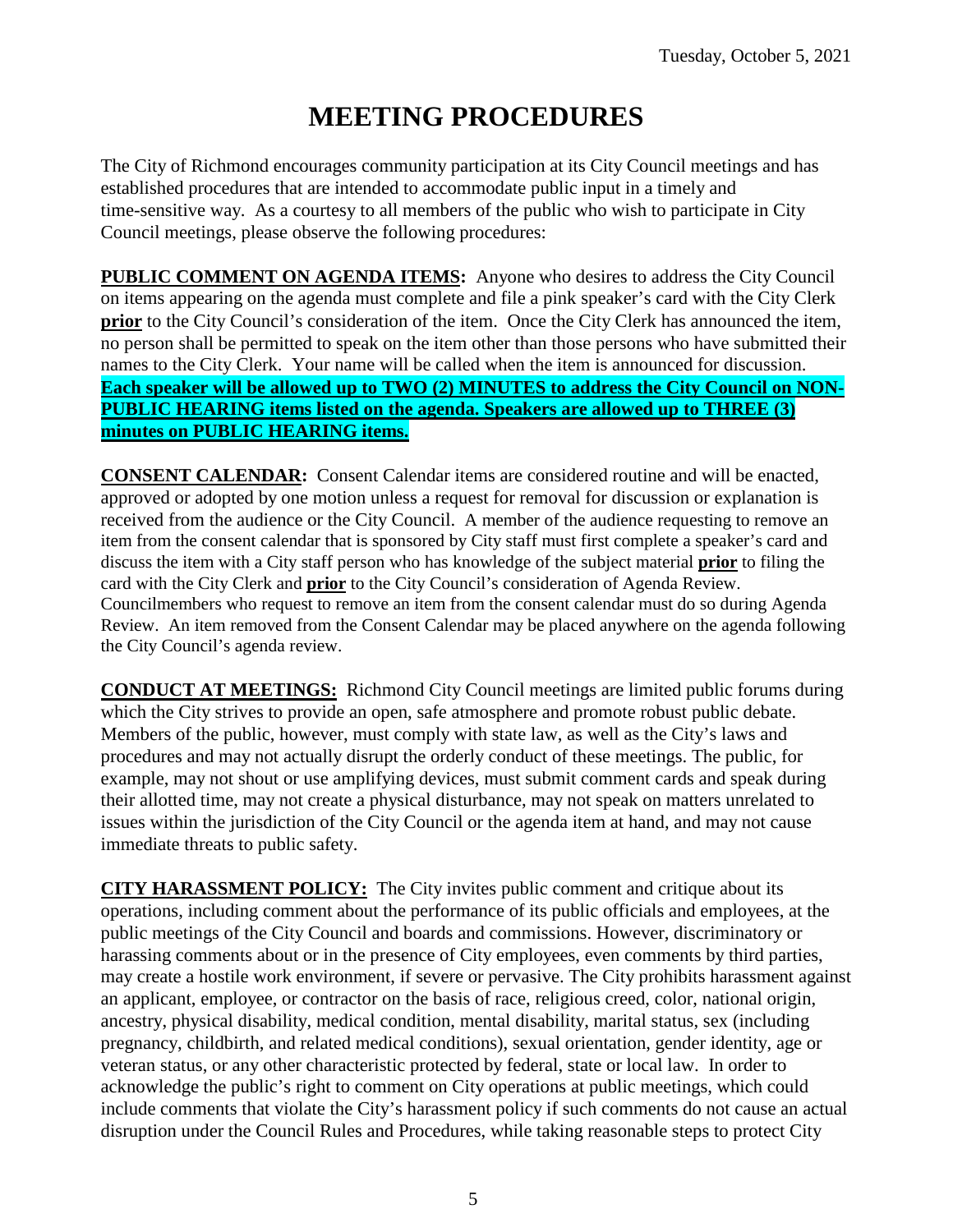employees from discrimination and harassment, City Boards and Commissions shall adhere to the following procedures. If any person makes a harassing remark at a public meeting that violates the above City policy prohibiting harassment, the presiding officer of the meeting may, at the conclusion of the speaker's remarks and allotted time: (a) remind the public that the City's Policy Regarding Harassment of its Employees is contained in the written posted agenda; and (b) state that comments in violation of City policy are not condoned by the City and will play no role in City decisions. If any person makes a harassing remark at a public meeting that violates the above City policy, any City employee in the room who is offended by remarks violating the City's policy is excused from attendance at the meeting. No City employee is compelled to remain in attendance where it appears likely that speakers will make further harassing comments. If an employee leaves a City meeting for this reason, the presiding officer may send a designee to notify any offended employee who has left the meeting when those comments are likely concluded so that the employee may return to the meeting. The presiding officer may remind an employee or any council or board or commission member that he or she may leave the meeting if a remark violating the City's harassment policy is made. These procedures supplement the Council Rules and Procedures relating to disruption of orderly conduct at Council meetings.

Any law enforcement officer on duty or whose service is commanded by the presiding officer shall be Sergeant-at-Arms of the Council meetings. He/she, or they, shall carry out all orders and instructions given by the presiding officer for the purpose of maintaining order and decorum at the Council meetings (City Council Rules of Procedure and Order Section III F, RMC Section 2.12.030).

**\*\*\*\*\*\*\*\*\*\*\*\*\*\*\*\*\*\*\*\*\*\*\*\*\*\*\*\*\*\*\*\*\*\*\*\*\*\*\*\*\*\*\*\*\*\*\*\*\*\*\*\*\*\*\*\*\*\***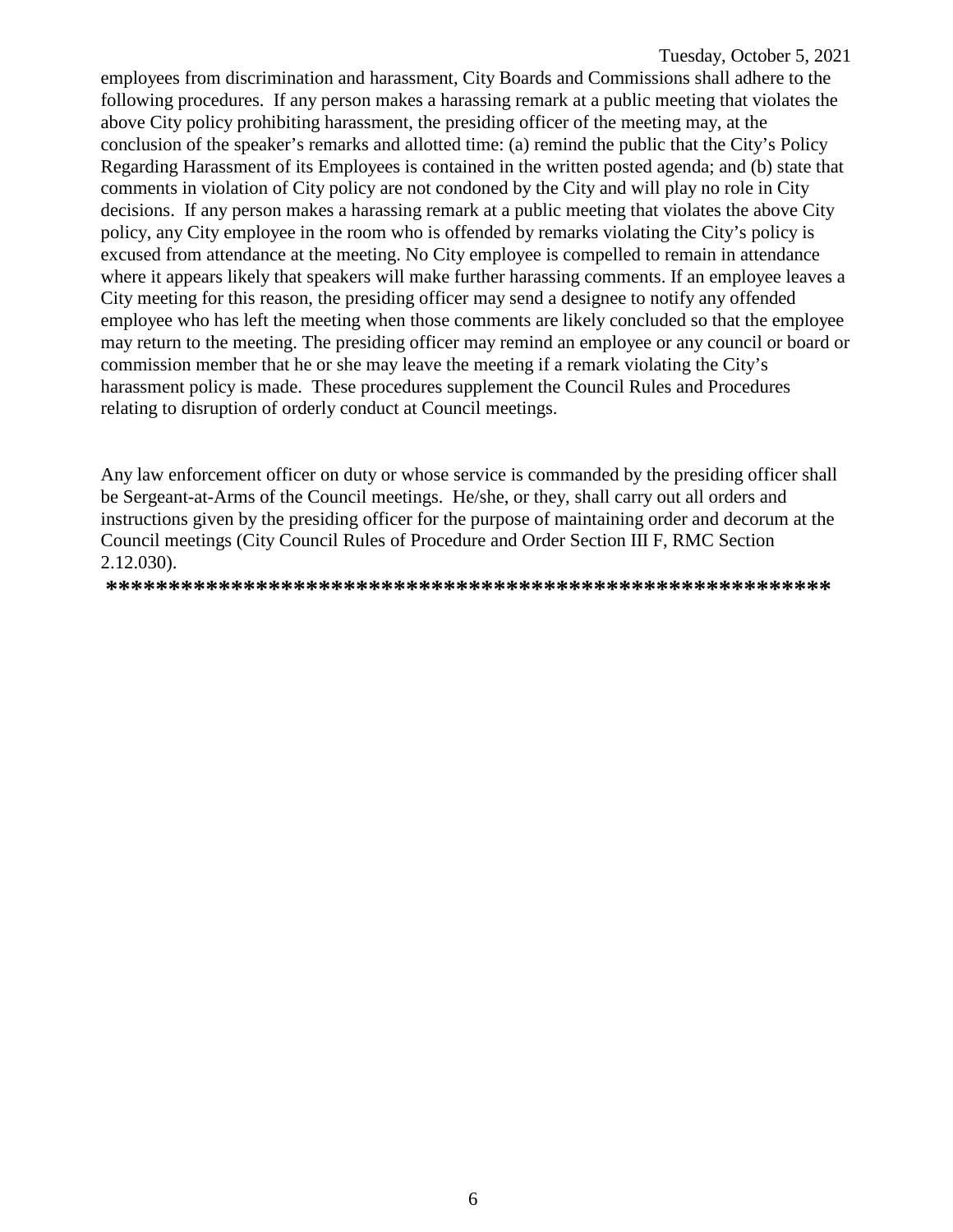## **OPEN SESSION TO HEAR PUBLIC COMMENT BEFORE CLOSED SESSION**

5:30 p.m.

#### **A. ROLL CALL**

## **CLOSED SESSION**

#### **CITY COUNCIL**

CONFERENCE WITH LEGAL COUNSEL - EXISTING LITIGATION (paragraph (1) of Subdivision [d] of Government Code Section 54956.9):

Levin Richmond Terminal Corp v. City of Richmond (Two cases)

Wolverine Fuels Sales LLC v. City of Richmond (One case)

Phillips 66 Co. v. City of Richmond (Two cases)

CONFERENCE WITH LABOR NEGOTIATORS (Government Code Section 54957.6):

Agency Representatives: Jack Hughes Employee organizations:

- 1. SEIU Local 1021 Full Time Unit
- 2. SEIU Local 1021 Part Time Unit
- 3. IFPTE Local 21 Mid-Level Management Unit
- 4. IFPTE Local 21 Executive Management Unit
- 5. Richmond Police Officers Association RPOA
- 6. Richmond Police Management Association RPMA
- 7. IAFF Local 188
- 8. Richmond Fire Management Association RFMA

#### **B. PUBLIC COMMENT BEFORE CLOSED SESSION**

#### **C. ADJOURN TO CLOSED SESSION**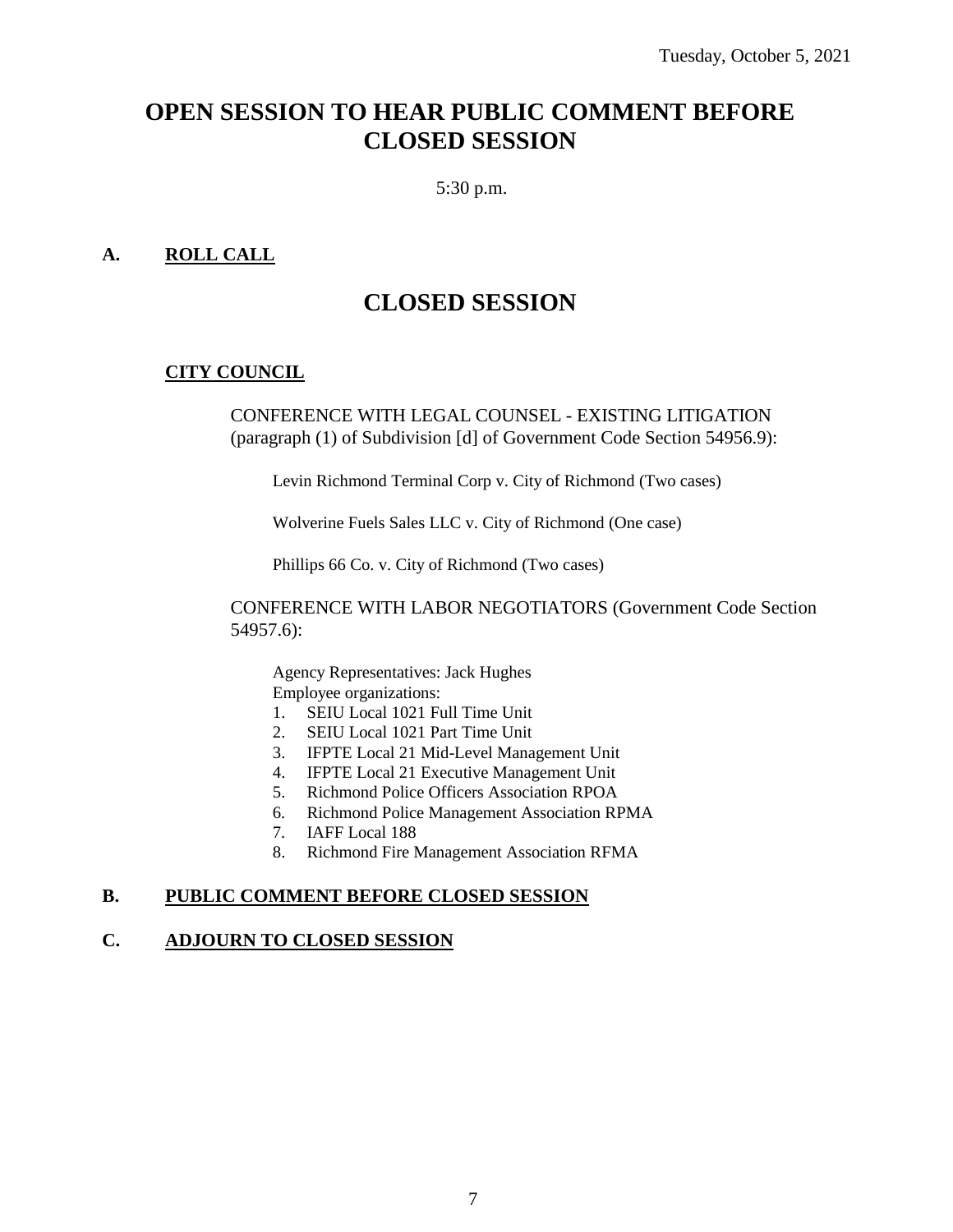## **REGULAR MEETING OF THE RICHMOND HOUSING AUTHORITY**

### 6:25 p.m.

#### **A. ROLL CALL**

- **B. PUBLIC COMMENT INSTRUCTIONAL VIDEO**
- **C. STATEMENT OF CONFLICT OF INTEREST**
- **D. REPORT FROM THE EXECUTIVE DIRECTOR**
- **E. OPEN FORUM FOR PUBLIC COMMENT**
- **F. AGENDA REVIEW**

#### **G. HOUSING AUTHORITY CONSENT CALENDAR**

**G-1.** ADOPT a resolution authorizing a contract amendment for as-needed temporary staffing services with Renoir Staffing in an amount of \$180,000 for a total amount not to exceed \$330,000 - Richmond Housing Authority (Nannette Beacham/Sharrone Taylor 510-621-1309).

#### **H. ADJOURNMENT**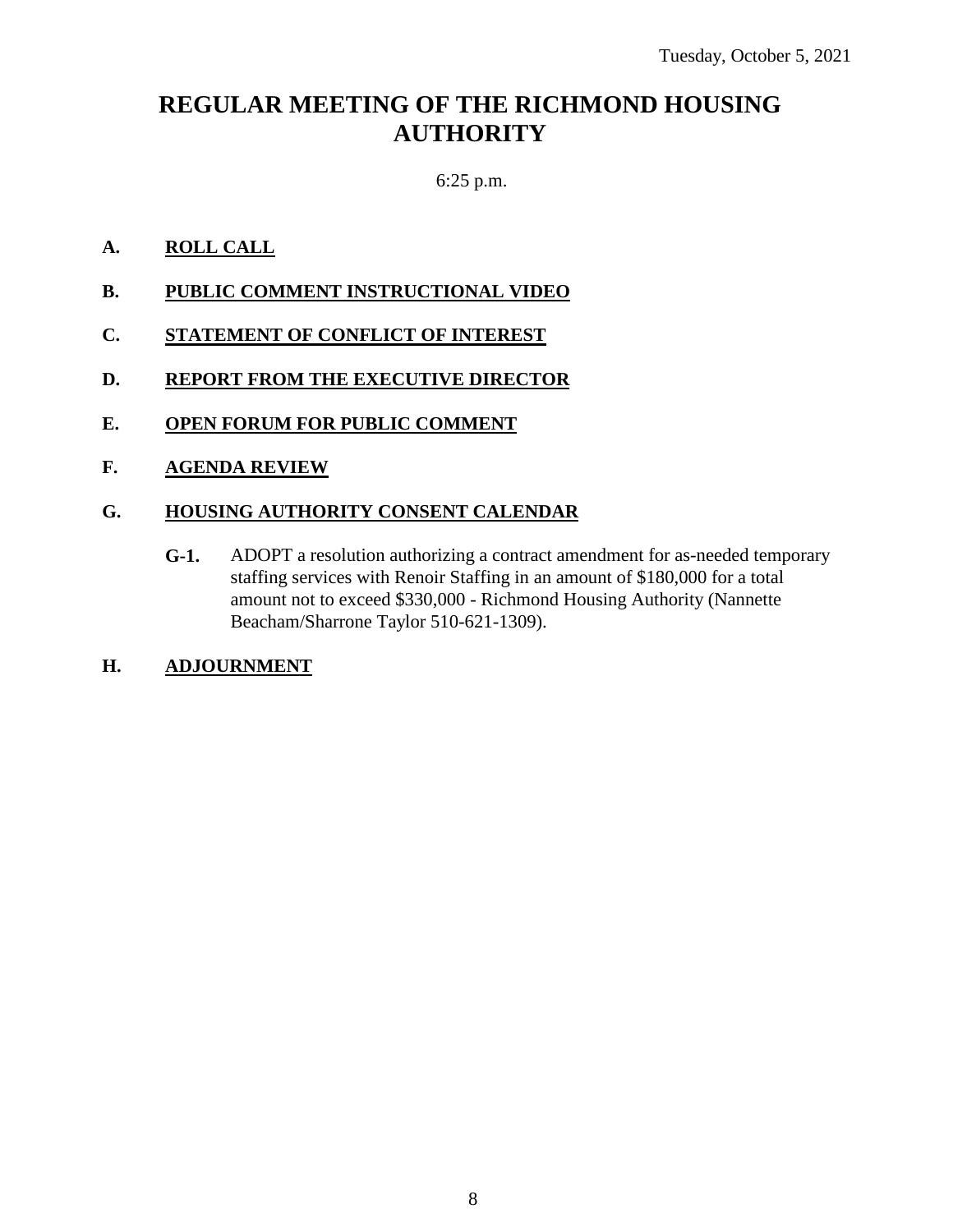## **REGULAR MEETING OF THE RICHMOND CITY COUNCIL**

6:30 p.m.

#### **A. ROLL CALL**

- **B. STATEMENT OF CONFLICT OF INTEREST**
- **C. AGENDA REVIEW**
- **D. REPORT FROM THE CITY ATTORNEY OF FINAL DECISIONS MADE DURING CLOSED SESSION**
- **E. REPORT FROM THE CITY MANAGER**

#### **F. RECENT CRIME REPORT FROM THE CHIEF OF POLICE**

**G. ABATEMENT REPORT FROM THE PUBLIC WORKS DIRECTOR**

#### **H. OPEN FORUM FOR PUBLIC COMMENT**

#### **I. CITY COUNCIL CONSENT CALENDAR**

- **I-1.** APPROVE contract amendment No. 1 with Larry Walker Associates in the amount of \$320,000, for a total amount not to exceed \$520,000 to assist with the Environmental Compliance Program Inspections, Sampling and the City's National Pollutant Discharge Elimination System (NPDES) and Stormwater Municipal Regional Permit (MRP) - Public Works Department (Joe Leach 510- 620-5478/Mary Phelps 510-621-1269).
- **I-2.** ADOPT a resolution authorizing the issuance of a task authorization to Veolia Water to manage (on behalf of the City of Richmond) subcontracts with W.R. Forde and Associates, VW Housen and Questa Engineers to replace and or rehabilitate specific sanitary sewer pipelines in an amount not to exceed \$474,274.50 [W.R. Forde and Associates. cost of \$317,000 plus 16.5 percent mark-up of \$52,305, plus 15 percent contingency of \$47,550 plus 9 percent mark-up of \$4,279.50; VW Housen project cost of \$25,000, plus 16.5 percent mark-up of \$4,125, plus 15 percent contingency of \$3,750, plus 9 percent markup of \$337.50; Questa Engineers Project Cost of \$15,000, plus 16.5 percent mark-up of \$2,475, plus 15 percent contingency of \$2,250, plus 9 percent markup of \$202.50] - Public Works Department (Joe Leach 510-620-5478/Mary Phelps 510-621-1269).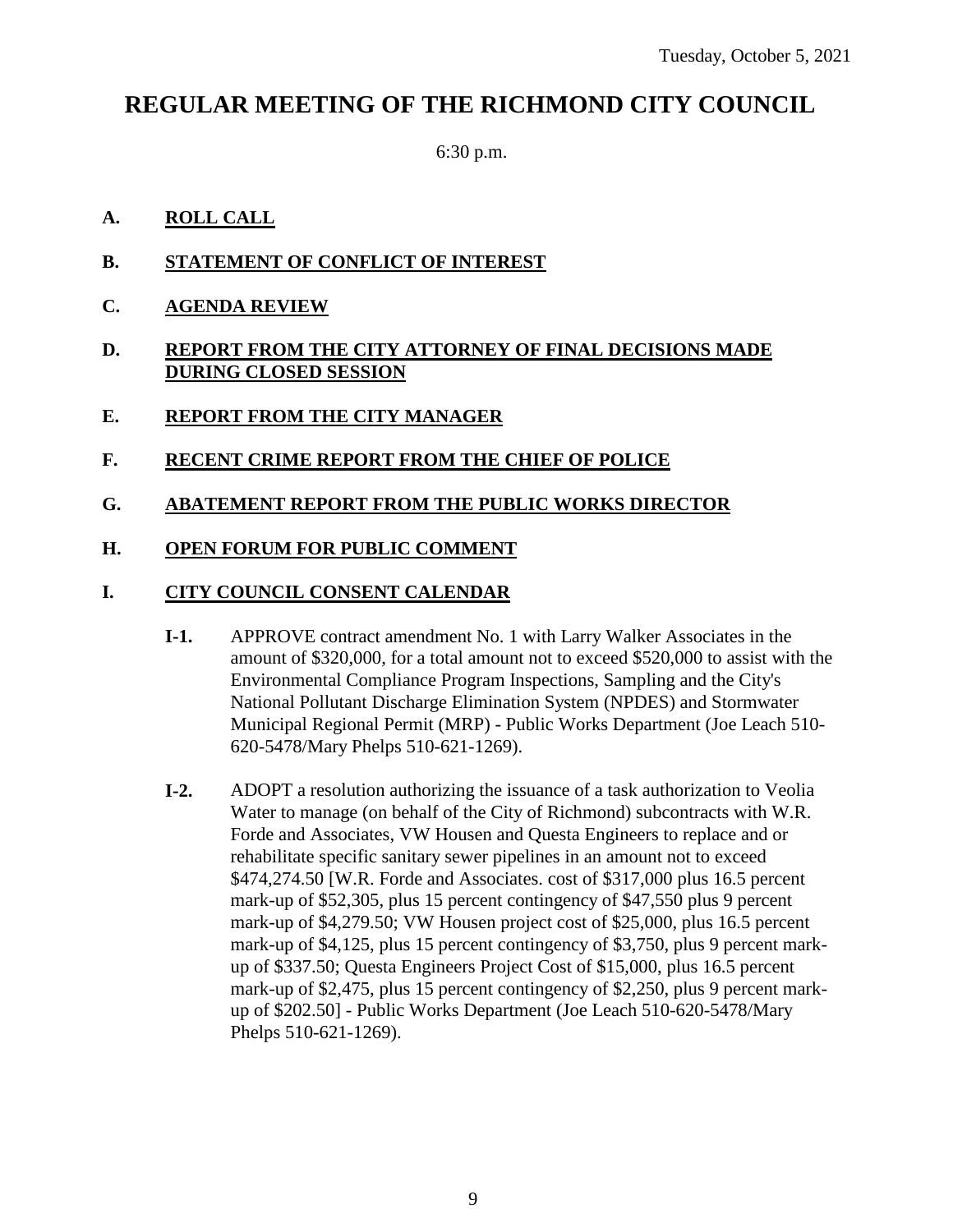- **I-3.** ADOPT a resolution to appropriate budget from the 2019A Wastewater Bonds proceeds for the unanticipated work; and APPROVE contract amendment No. 1 for Bay Hawk Inc., in the amount of \$224,750 for the sewer pipeline repairs as listed in the 2018/2019 Risk Assessment Analysis (RAA) Clean-up Proposal Project list for a total contract amount not to exceed \$598,750 - Public Works Department (Joe Leach 510-621-5478/Yader Bermudez 510-774-6300).
- **I-4.** APPROVE a contract with Pisor Fence Division, Inc., for replacing existing damaged fence at the Wastewater Treatment Plant (601 Canal Blvd.) with a new 1,120 linear foot (LF) of 8' height fence filled with Green Vinyl Strips, in an amount not to exceed \$128,070 (project cost of \$121,393 plus 5.5 percent contingency of \$6,677) - Public Works Department (Joe Leach 510-620- 5478/Yader Bermudez 510-774-6300].
- **I-5.** ADOPT a resolution authorizing the issuance of a task authorization to Veolia Water to manage (on behalf of the City of Richmond) subcontracts with: D'Arcy and Harty Construction, Inc., VW Housen and Questa Engineers to replace and or rehabilitate specific sanitary sewer pipelines in an amount not to exceed \$956,440 [D'Arcy and Harty Project cost of \$680,000 plus 16.5 percent mark-up of \$112,200, plus 15 percent contingency of \$102,000 plus 9 percent mark-up of \$9,100; VW Housen project cost of \$25,000, plus 16.5 percent mark-up of \$4,125, plus 15 percent contingency of \$3,750, plus 9 percent mark-up of \$337.50; Questa Engineers Project Cost of \$15,000, plus 16.5 percent mark-up of \$2,475, plus 15 percent contingency of \$2,250, plus 9 percent mark-up of \$202.50] - Public Works Department (Joe Leach 510-620-5478/Mary Phelps 510-621-1269).
- **I-6.** ADOPT a resolution authorizing the city manager, or designee, to enter into a Maintenance Agreement with Caltrans. The City of Richmond will be responsible for maintaining the signage and striping improvements that are installed at the intersection of Harbour Way South and Hoffman Boulevard as shown in Exhibit A. - Public Works Department (Joe Leach 510-620- 5478/Patrick Phelan 510-307-8111).
- **I-7.** APPROVE contracts with: (1) Avery and Associates;(2) The Byers Group; (3) Cooperative Personnel Services; (4) Koff and Associates, and (5) Management Partners each for \$75,000 for executive recruitment services over a three-year period from September 28, 2021, to September 27, 2024 - Human Resources Department (Marc Fox 510-620-6600).
- **I-8.** AMEND the salary schedule to acknowledge Richmond Fire Management Association's executing the option to move a differential pay into base salary - Human Resources Department (Marc Fox-510-620-6600).
- **I-9.** APPROVE the Fiscal Year 2021-22 multi-year comparative position listing and AMEND the salary schedule to implement the city manager's reorganization of specific City departments - Human Resources Department (Marc Fox 510-620- 6600).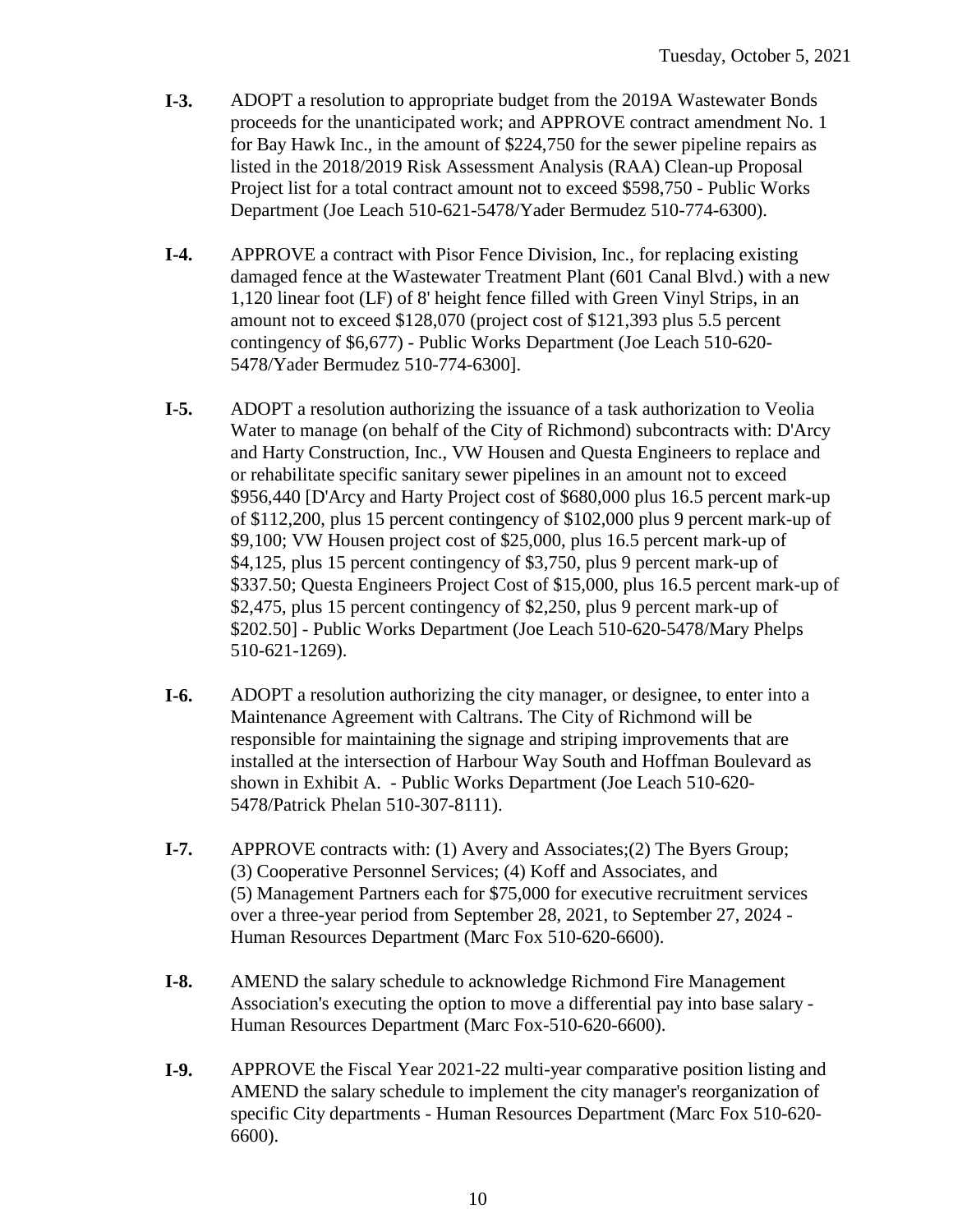- **I-10.** APPROVE two legal services agreements, first amendments to five legal services agreements, and two second amendments to existing legal services agreements with: (1) Liebert, Cassidy Whitmore; (2) Sloan Sakai Yeung & Wong LLP; (3) Maloney Employment Law; (4) Orbach, Huff, Suarez & Henderson; (5) McNamara, Ney, Beatty, Slattery, Borges & Ambacher; (6) Newdorf Legal; and (7) Allen Glaessner Hazelwood & Werth to represent the City of Richmond in pending and future employment, dangerous condition, police/tort defense and other municipal law litigation in state and federal court - City Attorney's Office (Teresa L. Stricker 510-620-6509).
- **I-11.** ADOPT a resolution authorizing the city manager to execute a professional services agreement for Municipal Advisor services for land-secured financing districts if and when needed with any of the following firms (listed alphabetically): KNN Public Finance, LLC; NHA Advisors, LLC; Public Resources Advisory Group, Inc. ("PRAG"). Professional services agreements for as-needed services shall be for individual amounts not to exceed \$100,000 over a three-year period, with an option to extend the contract for two years. Total authority is limited to \$300,000 maximum, with no single contract exceeding \$100,000. This list and these limits may be revised, amended, or cancelled by action of the City Council, including by Resolution for the issuance of bonds - Finance Department (Anil Comelo 510-620-6600).
- **I-12.** APPROVE and AUTHORIZE the Police Department to spend up to \$50,000 per vendor over the next three (3) years. The four vendors were chosen based upon their ability to source and provide, at reasonable cost, the ammunition sizes utilized by the department. The four vendors are: Dooley, LC Action, San Diego Police Supply, and Ammo.com - Police Department (Chief Bisa French 510-621- 1802).
- **I-13.** APPROVE a sole-source agreement with the Contra Costa County District Attorney's Office for the continued and dedicated services of a deputy district attorney who would be specifically assigned as Richmond's Community Based Prosecutor, in an amount not to exceed \$100,000 from July 1, 2021, through June 30, 2022 - Police Department (Chief Bisa French 510-621-1802).
- **I-14.** APPROVE a three-year contract with the Richmond Rod & Gun Club in an amount not to exceed \$35,000 for ongoing training and practice - Police Department (Chief Bisa French 510-621-1802).
- **I-15.** AUTHORIZE the city manager or designee to execute a grant agreement with the State Department of Parks and Recreation for a \$25,000 Certified Local Government (CLG) grant and APPROPRIATE the \$25,000 CLG grant in Fiscal Year 21/22 budget - Community Development Department (Lina Velasco 510- 620-6706).